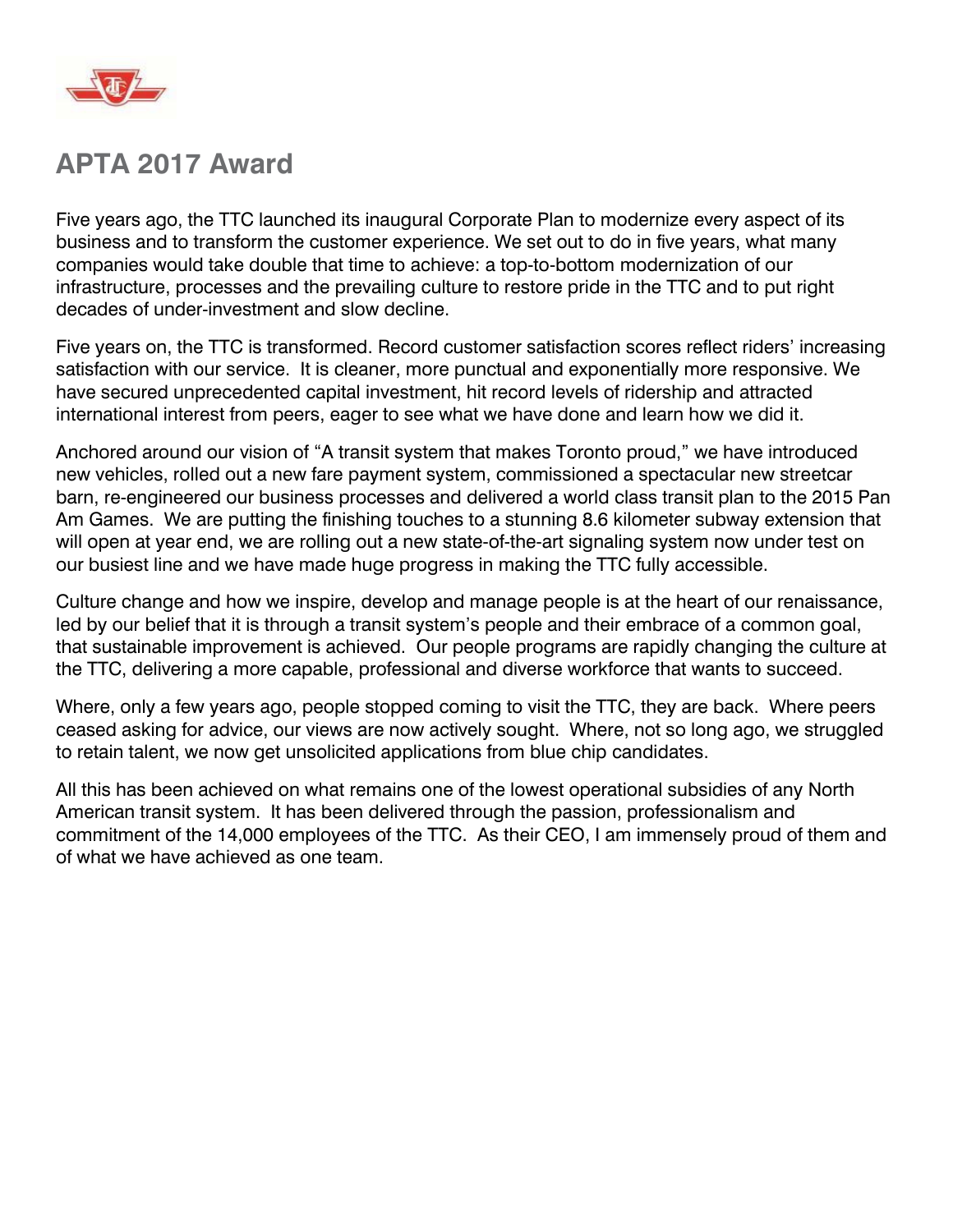## **Customer Service**

A key element in the TTC's five-year plan is to improve the customer experience by providing services that meet or exceed customer expectations. We make public our promises for each year in a Customer Charter and report at the end of the year on how we have delivered against those promises. First launched in 2013, the TTC is now delivering against its fifth Charter and has delivered on more than 95% of promises to date. The TTC also surveys its customers and makes public the results of the quarterly Customer Satisfaction Survey:

- 77% of customers are satisfied with the TTC significantly improved from 2012 (73%).
- 82% of TTC customers would be proud to recommend the TTC to a visitor or tourist
- 92% of customers perceive better than average value for money on their last TTC trip

Our new (2015) Customer Relationship Management system allows all TTC divisions to have a direct link to the Customer Service Centre and allows both customers and TTC staff alike to better track the progress of complaints. Since implementation, our resolve rate has dropped from 17 days to 6 days and internal use has grown from 131 users to 299 users.

In 2015, the city of Toronto hosted the incredibly successful Pan American/Parapan American Games – the largest multi-sport games hosted in Canada to date. Our goal was to profile the TTC as a positive and integral part of the Games experience – for both visitors and regular or infrequent customers. Service was excellent during the Games; spectators and volunteers moved seamlessly to and from venues while service levels were maintained for regular customers. Service disruptions and incident response times were minimized through the use of mobile rapid response teams. More than 1600 Games Ambassadors (TTC staff) were deployed at key stations and transit hubs to help customers and spectators find their way and welcome visitors to our city. We showed Toronto, and the world, that given the right resource, we truly are a transit system that makes Toronto proud.

## **Maintenance**

The increase in the TTC's bus purchase program allowed for a reduction of our 18-year bus life policy to 13 years. Bus reliability has increased from 6,000 MKBD (mean kilometers between delays) in 2014 to 10,300 MKBD at end of 2016 with a target of 12,000 MKBD by 2019. Similar initiatives for the TTC accessible bus fleet, Wheel-Trans, have successfully improved the reliability from 5,900 MKBD in 2013 to 11,900 MKBD in 2016.

A reliability target of 772,500 MKBD in 2016 for the Toronto Rocket subway trains has been attained and places the TTC in one of the top subway transit systems in the NOVA Group for reliability.

In 2016, we opened a new \$500M state of the art maintenance facility for the new streetcars (Leslie Barns) that provides safe access to the top, sides and underneath of the streetcars for maintenance activities, and is complete with paint spray booth, vehicle wash, interior clean system and sand distribution systems. Our neighbours and the surrounding community also benefited from new landscaping, street lighting, paving and benches.

The exterior door chimes and pre-boarding announcement system for all 840 subway cars (T1 and TR) and 28 Scarborough RT cars are scheduled for completion in 2017. A 20-year overhaul program has been implemented for T1s in combination with an end of life reliability centred maintenance program. This has resulted in an improvement in T1 reliability from 200,000 to 302,900 MKBD at the end of 2016.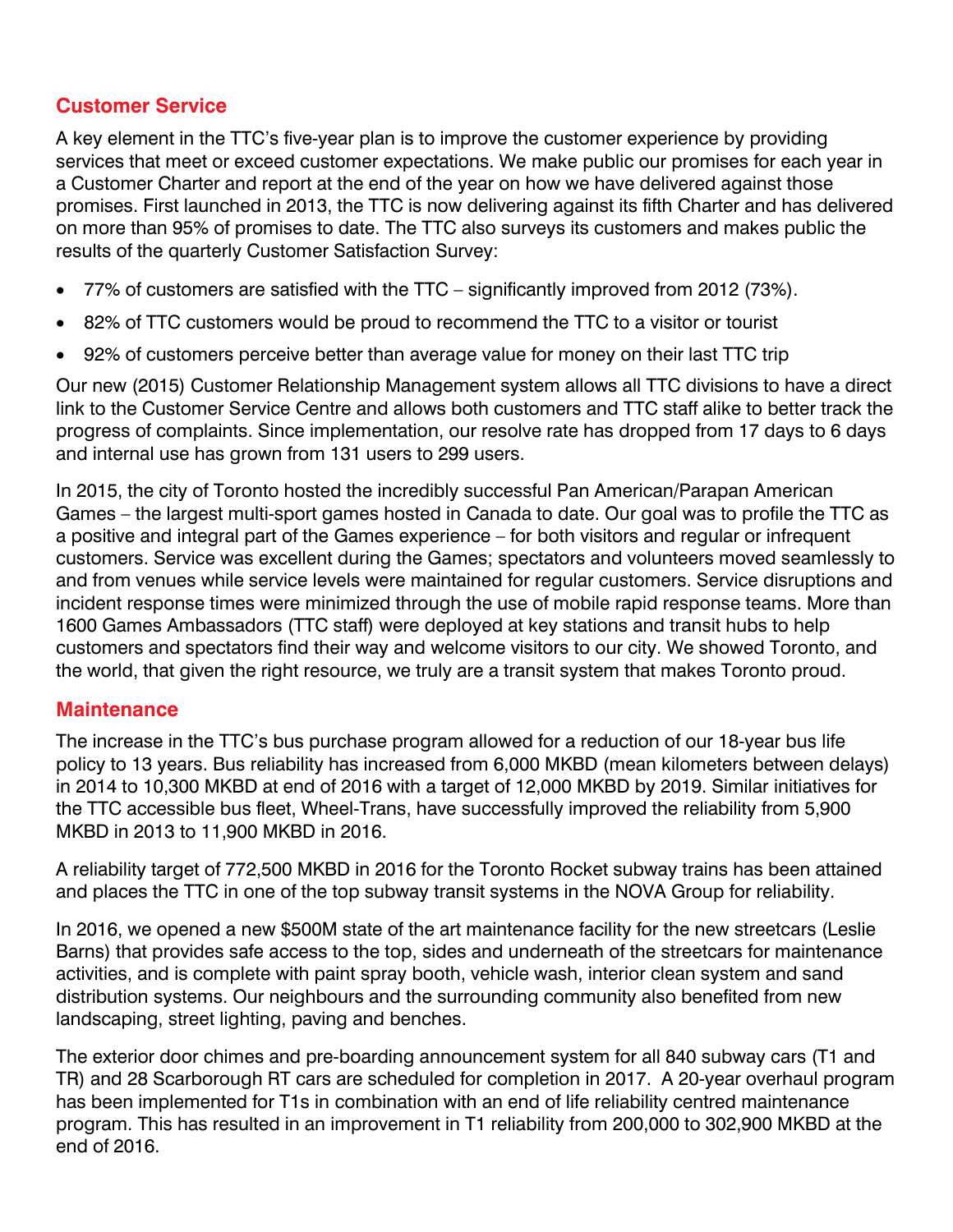Asset management plans were developed in 2015 and 2016 for the 291 escalators and 87 elevators in the TTC subway system to ensure high availability for use by our customers. Availability for our customers has been reached and sustained for escalators at 97% and for elevators at 98%.

## **Operations**

The TTC has a fleet of 828 accessible subway cars operating on three lines and 28 RT operating on the Scarborough Rapid Transit – Line 3. In 2016 we introduced 40 new cars into service: 4 trains of 4 cars (16 cars) and 4 trains (6 cars each – 24 cars). In 2016, we replaced over 5 km of track across Lines 1 and 2, and nearly a kilometer of power rail on Line 3.

We introduced One Person Train Operation (OPTO) on Line 4 in October 2016 that has improved the safety and efficiency of the service. OPTO Line 4 has since achieved steady state of operations and will result in an annual labor savings of \$1.1M. When OPTO is implemented on Line 1 by the end of 2019, an additional annual labor savings of \$17.5 M will be achieved.

We laid over 181,000 meters of cabling, installed and completed hundreds of pieces of critical equipment in preparation for the new automatic train control (ATC) signaling system that will go live from Dupont to Wilson stations in fall 2017, and will add much needed capacity and reliability to our busiest subway line.

In December 2017, we will open the Toronto-York-Spadina Subway Extension (TYSSE), comprising 8.6 km of new tunnels and six new subway stations. This key project also represents the first TTC rapid transit line to cross the City of Toronto boundary. Each new station will offer WiFi and feature state-of-the-art fare card technology. The second phase of ATC will be delivered for TYSSE territory to coincide with the opening of the extension.

The TTC has committed to reducing the number of delay minutes across the subway network and the number of incidents by 50% over 5 years between 2015 and 2019. On Line 1, we achieved a 17.4% reduction in the number of minutes and a 9.6% reduction in the number of incidents. On Line 3, we met targets of 21.4% reduction in the number of incidents and a 22.2% reduction in the number of delay minutes. On Lines 2 and 4, we remain on track to meet or beat the 50% target reduction.

Over-crowding was reduced and passenger circulation improved by building a second subway platform at Union Station – the busiest passenger transportation facility in Canada, serving 250,000 passengers per day.

Between 2013 and 2016, Wi-Fi service was installed at all subway stations in the downtown "U" of Line 1, and most stations on Line 2. The Wi-Fi and cellular service, developed through a publicprivate partnership, comes at no cost to the TTC or its customers. In fact, the TTC receives revenue of \$25 million over 20 years. All stations will be complete by the end of 2017. End-of-line cleaners on Lines 1 and 2 improved the cleanliness of in-service trains. Customer satisfaction for cleanliness has increased from 71% to 76% between 2014 and 2016.

The TTC maintains a fleet of 170 legacy streetcars (ALRV and CLRV models) and has ordered 204 new 100 per cent low-floor streetcars that are accessible and will increase capacity by 40 per cent over the existing fleet destined for retirement. To date, we have received and deployed 33 of these new streetcars. All 204 will be delivered by 2019. Our streetcar network carries 15% of our ridership on 6% of route kilometres and despite this, complaints decreased 40% from Q4 2015 to Q4 2016.

The TTC has a bus fleet of 1,807 accessible 12-metre (40-foot) buses and 153 accessible 18.3-metre (60-foot) articulated buses providing greater capacity to busy bus routes. The TTC also offers para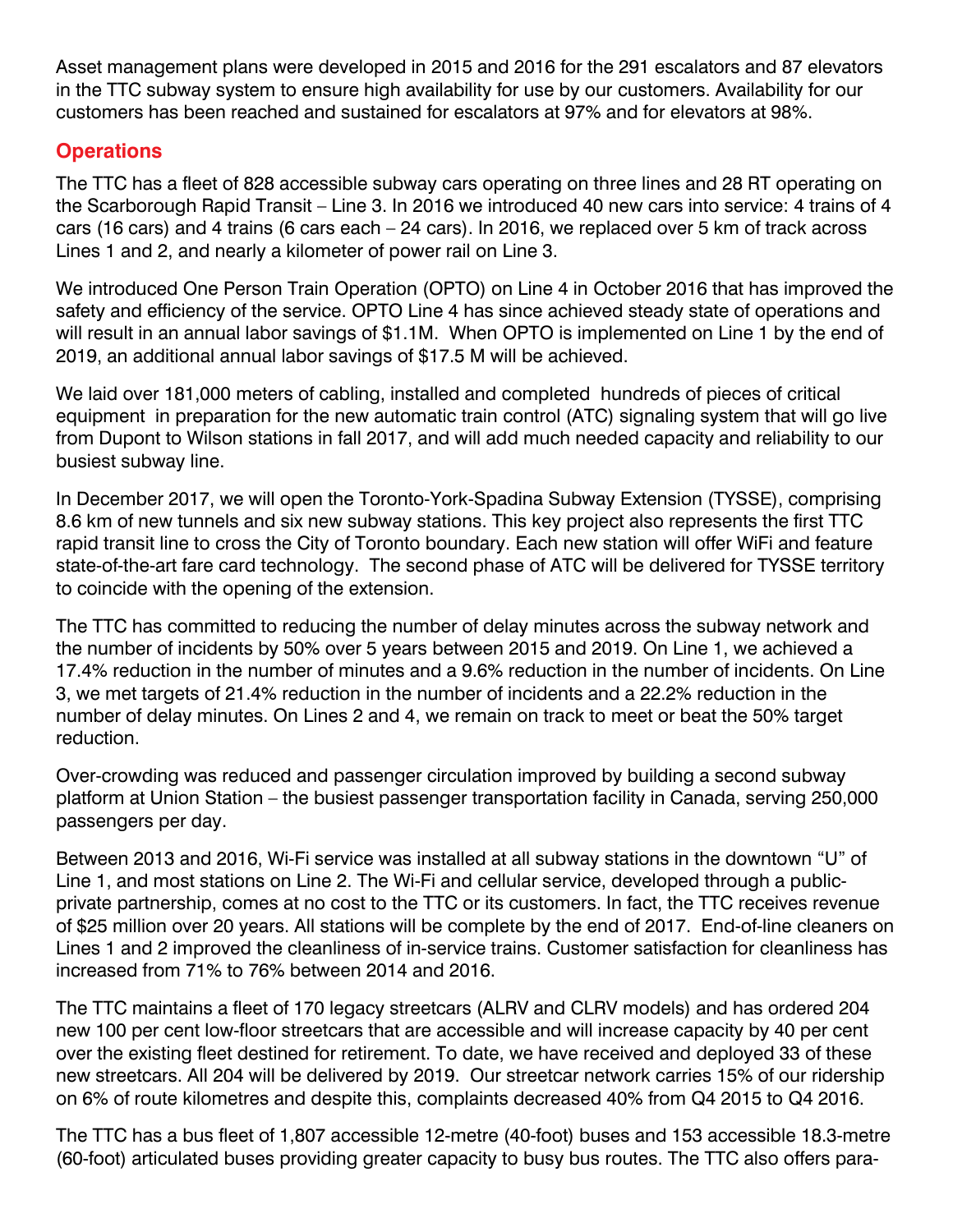transit service: 531 para-transit vehicles (includes 330 contract vehicles), and seven community buses. Thanks to the federal government's Public Transit Infrastructure Fund, we will accept delivery of 822 new accessible 12-metre buses over the next three years.

A pilot plan was introduced to improve efficiency on two of our busiest bus routes. The pilot showed a 30% increase in service reliability and consistency, improved arrival and departure times, significant reductions (75%) in short-turns, fewer customer complaints and reduced stress on operators. The program has been extended to all of our routes and we have reduced short-turns throughout the system by 80%.

Hard-fought budget increases in 2015/16 allowed for new and enhanced transit services. Service on more than 40 routes increased, operating all day, every day to match subway hours. The additional 1,350 weekly hours to restore periods of operation increased overall service by 0.8%. Thirty-four of the city's busiest bus and streetcar routes received off-peak improvements. The additional 3,010 weekly hours to improve the off-peak crowd standard increased the overall service hours by 1.8% and is projected to add 1.8 million new customer trips. Fifty-two routes now operate every 10 minutes or better. The additional 3,100 weekly hours for the 10 minute network increased the overall service hours by 1.9% and is projected to add 1.8 million new customer trips.

We also improved service for 5 million customers annually by adding to our Blue Night Network (a bus and streetcar network that operates during subway maintenance hours each night). The additional 700 weekly hours to expand the Blue Night Network increased overall service hours by 0.4% and is projected to add 300,000 new customer trips. In 2016, we introduced five new and revised express bus routes across the city and have seen a 25% increase in ridership. These are the first routes to be introduced as part of the TTC's Express Bus Network Study. We launched the first extension of our streetcar network in 16 years with the introduction of the 514 Cherry route.

Work continues on the roll-out of the PRESTO fare payment system. In 2016, PRESTO card readers were installed on more than 1,800 buses and 200 plus Wheel-Trans vehicles. New PRESTO fare gates were installed in 42 subway stations (52 entrances) making PRESTO available on all TTC vehicles and at least one entrance of every subway station. When fully deployed, the TTC will be the largest transit system in Canada using PRESTO.

## **Access**

A Wheel-Trans (para-transit) 10-year strategy was developed, approved and implementation began in 2016. The strategy ensures people with disabilities can use the conventional transit system, while still providing personal service for those who can't. It will provide customers with the freedom and dignity that comes with spontaneity of travel. In 2016, the TTC Board approved \$50 million in capital spending that will support \$300 million in cost avoidance over 10 years.

The TTC's bus fleet is entirely wheelchair and scooter friendly, as are the new articulated streetcars. All of the subway fleet is fully accessible, and nearly half of all subway and SRT stations are barrierfree. The TTC created and works closely with the Advisory Committee on Accessible Transit (ACAT), which allows for ongoing public participation in decisions affecting accessible transportation.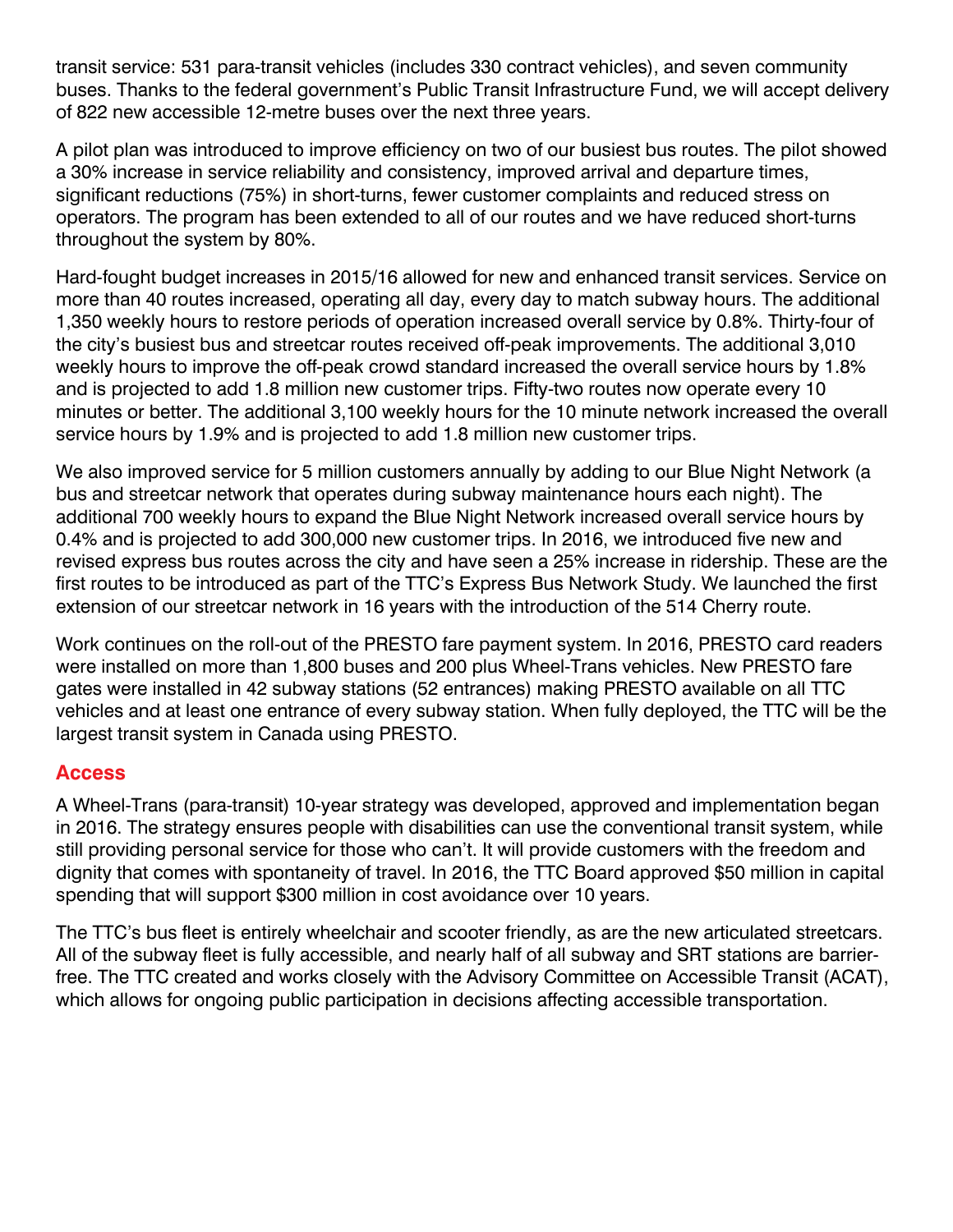## **Safety**

The TTC has installed a completely new, risk-based Safety, Health and Environmental Management System, a first for North American transit systems, with a corporate risk register and governance structure to support it.

A Safe Service Action Plan was implemented in 2015 following a rash of bus and streetcar crashes. From the start of 2015 to the end of 2016 there were six deadly crashes involving buses or streetcars. In the four years before that, there were 21 fatal collisions. Of the six fatal crashes in 2015 and 2016, we determined that only one was "preventable," (a crash the TTC was responsible for). Since 2010, fatal bus crashes have declined from a rate of 0.06 deaths per million miles to 0.02 per million in 2016. The rate for streetcars declined from 0.25 per million miles to zero in 2016.

The TTC's Transit Enforcement Unit (TEU) is responsible for protecting the integrity of the transit system and performing security functions. Our Transit Enforcement Officers regained Special Constable status giving them the power and responsibilities of a peace officer. The unit also has increased staffing by 80 individuals over the past three years, allowing for service improvements such as all-door boarding on streetcars.

The TTC won the Canadian Urban Transit Association's (CUTA) 2015 Leadership Award for Safety and Security for its innovative Court Advocate program. Over the five years since we began, the number of assaults on employees has decreased from 345 victims in 2010 to 285 victims in 2016.

The TTC is also a leader in suicide prevention. Crisis Link is a unique poster/payphone program designed to encourage anyone contemplating suicide to use a free direct-dial button on the payphone at platform level, connecting callers with a trained counsellor at the Distress Centres of Toronto. Distress Centres staff contact the TTC's Transit Control to implement the appropriate measures to ensure the individual remains safe. Since Crisis Link was implemented, there have been no suicide incidents directly following a Crisis Link call.

## **Sustainability**

The TTC has introduced many programs and initiatives to be a leader in sustainable development and green operations. All new TTC buildings, including new stations on the Toronto-York-Spadina Subway Extension (TYSSE) and the newly opened Leslie Barns follow the Toronto Green Building Standard (TGS). The TGS integrates environmental performance requirements to improve air and water quality, reduce greenhouse gas emissions, enhance urban ecology and reduce solid waste to landfill. We are a pledge signatory to the Union Internationale des Transports Publics' (UITP's) Charter on Sustainable Development (CSD).

To encourage more sustainable transportation links to the TTC, we installed bike repair stands at 29 subway stations. Customers can make minor repairs to their bicycles, making it more convenient to complete the first mile/last mile of their trip. Bike parking at six stations was also upgraded.

## **Marketing**

The TTC continues to focus on providing real-time information to customers. In the subway system, platform video screens display next train arrival times and other service information. Screens have been added to bus and streetcar bays to provide next vehicle information and installed at station entrances to provide customers with information about subway services before they pay their fare.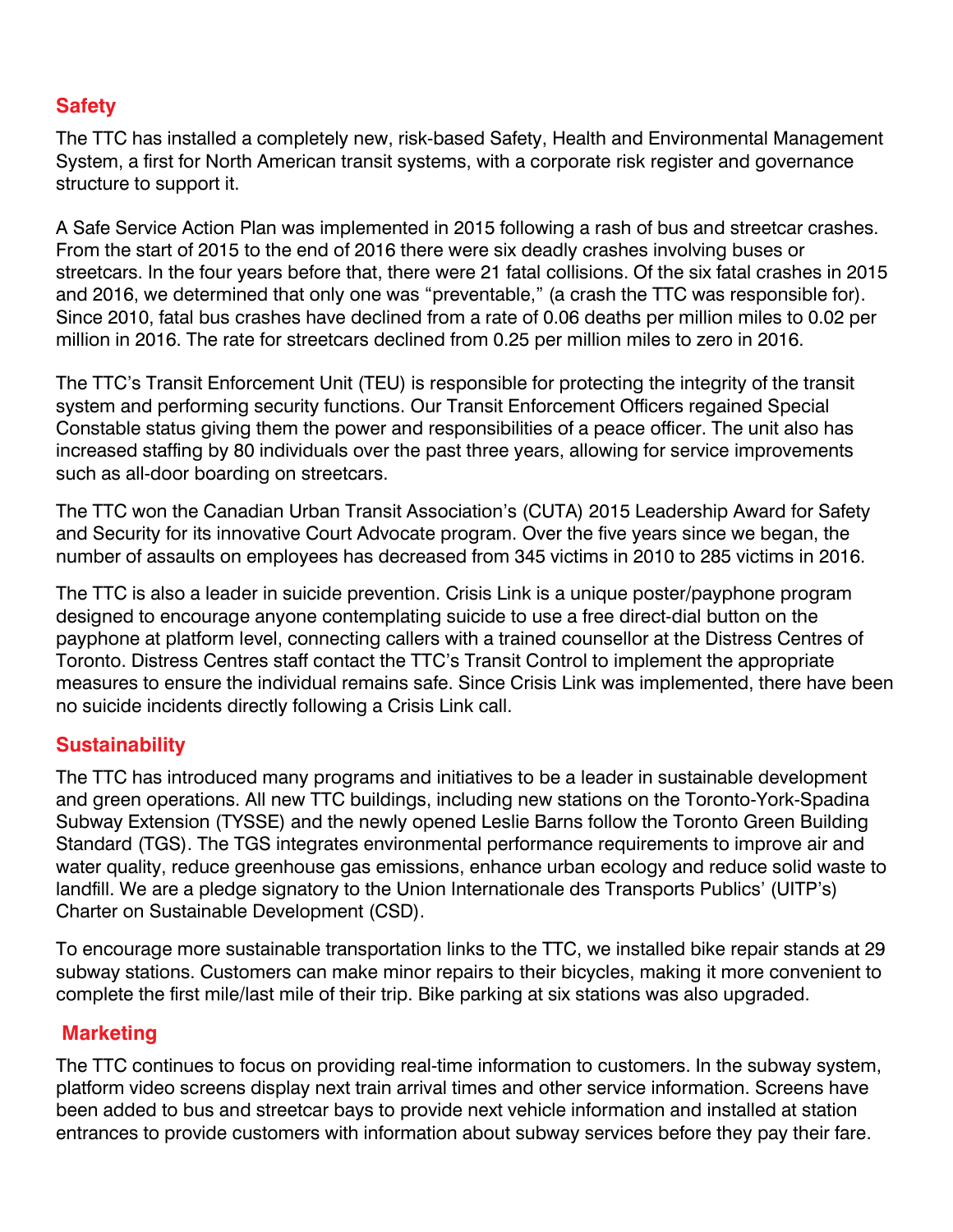The TTC makes its data available to third-party developers, resulting in a number of apps, allowing customers to choose the app that best meets their needs.

The TTC is also highly engaged with customers through social media channels. On Twitter, the [@TTCnotices](http://www.twitter.com/TTCnotices) account has 309,600 followers and [@TTChelps](http://www.twitter.com/TTChelps) (a direct line to the TTC's Customer Service agents) has 32,900 followers.

The TTC brand underwent a revitalization in 2016 moving the brand from one of a mere function of the city to what it really is: a critical part of Torontonian's everyday lives. Successes over the past few years have included:

- A partnership with Maple Leaf Sports and Entertainment (Toronto professional hockey/basketball/soccer teams) that provided us with \$175,000 of advertising assets extending our reach beyond the TTC customer to the MLSE customer with a reach of 3.4M.
- A partnership with the National Ballet of Canada that included the development of an awardwinning (2016 North American Award of Excellence for Best Public Sector campaign and Best Multi-channel campaign), advertising campaign with a reach of 42 million. This campaign cost \$35,000 to produce and had a promotional value of \$515,000.
- A sponsorship agreement with Corby Spirit and Wine allowing the TTC to provide free transit service on New Year's Eve. By leveraging partner resources, PR, and social media strength, we have expanded well beyond the typical TTC channels and have increased New Year's Eve ridership by 19.8 % since 2013.
- The opening of a TTC online shop that sells newly designed TTC branded merchandise. An annual sales goal of \$75,000 was exceeded within two months of opening the shop.

TTC has begun implementation of a new wayfinding system that uses consistent symbols, colours and numbers to clearly communicate to the city's diverse audience. This allows for more effective wayfinding for those who may have language or literacy barriers by providing more visual cues and links to maps and other wayfinding tools along the customer journey.

In 2016, we began to refresh the paint scheme on our fleet and create a stronger, more modern livery design, consistent with our refreshed brand. Between 2017 and 2019, 822 new buses will be delivered, all with a new, modern paint scheme that matches the look of our new streetcars. As current in-service buses come in to be overhauled, the new paint scheme will be applied.

The TTC's YouTube channel features short explainer videos for the public and customers to better understand the TTC's operations. The TTC's CEO takes part, speaking directly to customers, explaining specific issues, such as necessary weekend subway closures. Customer Town Halls are held annually as is the Forum for Accessible Transit. These events allow the TTC to report progress to customers and receive feedback. Meet the Managers events are held monthly at subway stations allowing customers to personally interact with senior management. TTC Managers return from these events with specific, actionable feedback from customers.

## **Community Relations**

Our capital projects (e.g. construction and expansions) impact the communities in which we operate. Our Community Relations team conducts proactive outreach for major capital projects. In 2016, there were 39 outreach events and public meetings, and 187 smaller meetings and site visits/project tours held for capital projects and planning initiatives, such as the 10-year strategy to transform Wheel-Trans. We also consult City of Toronto councillors on construction projects to provide information on communications plans related to impacts on local businesses and communities.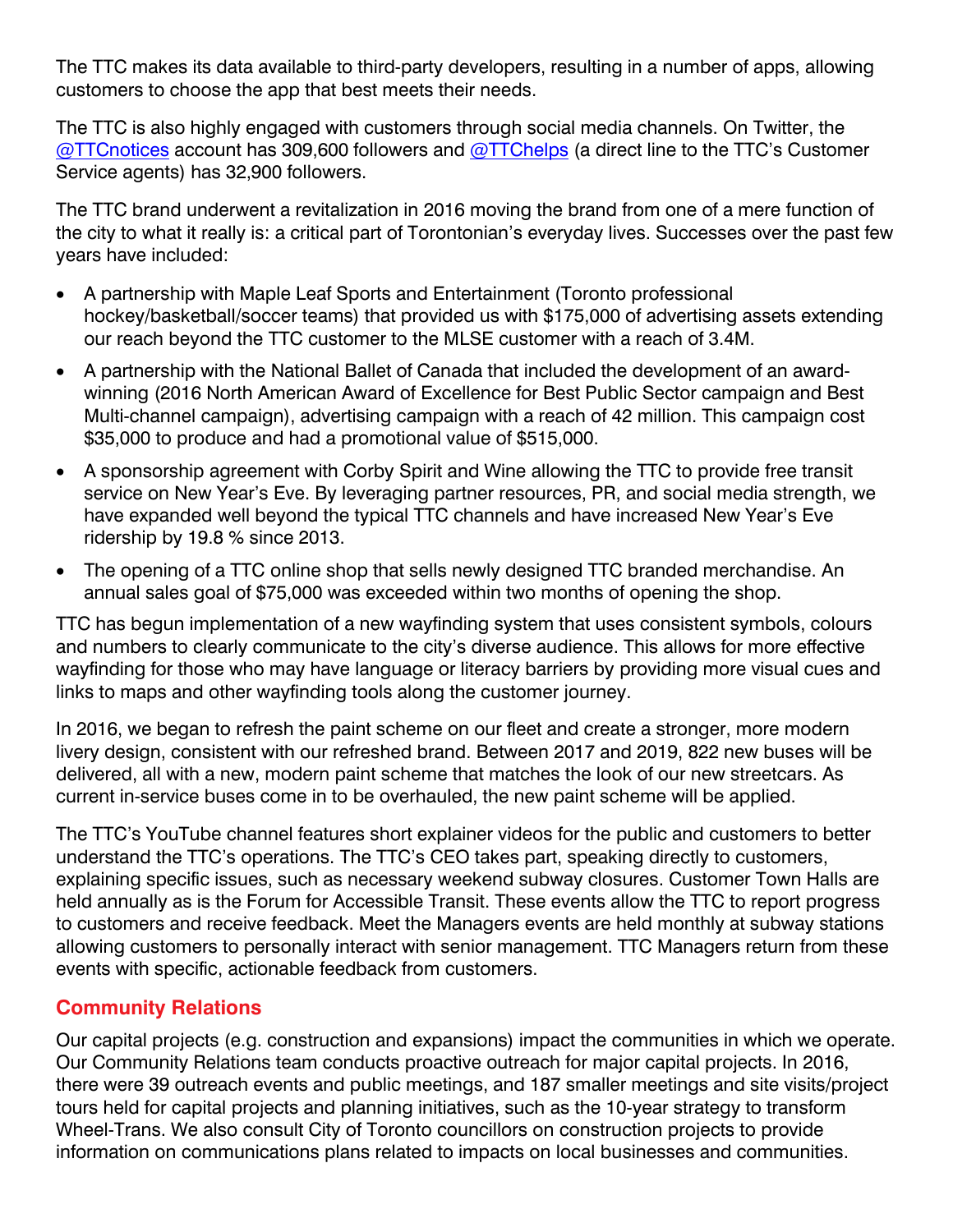The TTC also hosted 52 APTA members at the APTA Track and Noise/Vibration Technical Forum in 2016. TTC staff shared the TTC expertise on Track Fixation/Rail Fasteners and Track Slab Design.

We also engage in community events and fundraising activities. In 2016, more than \$906,900 was raised for the United Way, continuing our role as a corporate leader for the United Way (2015 - \$930,000 and 2014 - \$854,104). TTC is an active partner in community events such as the Pride Parade, the Caribbean Festival and the Beaches Easter Parade. Extra service was also run in support of events such as: Toronto Santa Claus Parade, Nuit Blanche, and CIBC Run for the Cure.

## **Workforce Development**

In 2016, the TTC was recognized as one of the Greater Toronto Area's Top Employers. The award acknowledges the progress the TTC has made in achieving the People objective of its Five-Year Corporate Plan, which strives to foster an empowered, customer-focused workforce and be an organization that actively develops its 14,000 employees.

In 2016, the TTC conducted its second Employee Engagement Survey with a response rate of 42 per cent (36 % in 2014). Survey questions were divided into eight categories: job; safety; team; company; working environment; manager/supervisor; training and development; and performance and reward. Employee satisfaction with the TTC as an employer was 8 on a scale of one to 10.

A revamped Rewards and Recognition Program was launched in 2014. The program rewards employees for demonstrating the core values of the TTC's five-year plan. The program culminates in an Employee of the Year Award at an annual gala dinner.

Ensuring staff are well-trained and able to meet business needs is a priority. In 2015, the TTC expanded its e-learning library of 250 courses to more than 5,000. This voluntary career development tool includes more than 3,000 professional development modules, job aids and other materials.

## **Attendance and employee costs**

The TTC has a comprehensive attendance management program that addresses all forms of absenteeism. It progresses from an information letter, to counselling sessions, independent medical evaluations and ultimately possible employment termination if an absence is culpable. We also have a comprehensive return to work program where employees with disabilities are accommodated into suitable work based on their medical restrictions.

## **Minority and Women Advancement**

In 2016, our Diversity and Inclusion Program was named "Best Diversity Program" by Canadian HR Reporter magazine. The TTC recently renewed its commitment to diversity and inclusion by expanding the mandate of our Human Rights Department and centralizing all diversity and inclusion functions through our newly named Diversity and Human Rights Department.

The city of Toronto is one of the most diverse cities in the world and the TTC's workforce reflects that diversity with 38 per cent of staff reflecting the city we serve. Women make up 15 per cent of the overall TTC workforce and the executive team now has 40% female representation. Attracting more women is a priority through outreach and co-op programs geared towards women, and consulting with female employees on how to make the TTC even more attractive to female candidates.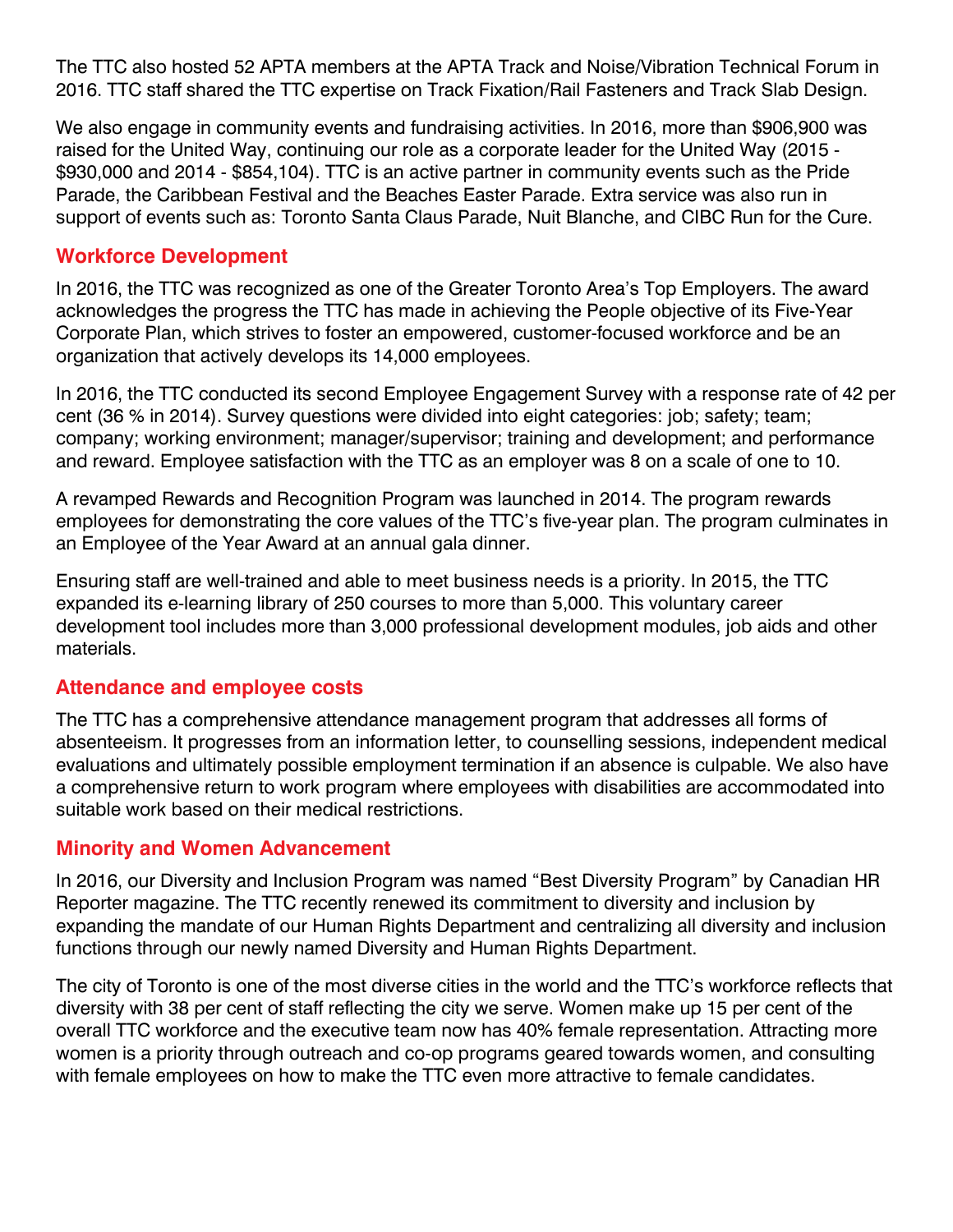## **Financial Management**

In 2016, the TTC's Operating Budget was \$1.737 billion. Nearly 85 per cent of all local transit trips in the GTA are made on the TTC. With more than 1.7 million customers on an average weekday, the TTC maintains a cost-recovery rate of more than 70 per cent from the fare box – one of the highest on the continent. TTC subsidy per rider remains the lowest in North America at \$0.89. The TTC collects \$70 million in ancillary revenue through parking fees, advertising, rents from subway concessions and property agreements, and the full cost recovery for transit service provided beyond the city boundaries at the request of surrounding municipalities.

In 2016, the federal government initiated the Public Transit Infrastructure Fund (PTIF), which sees up to \$681 million in capital funding available for the TTC over the next 2 to 3 years. PTIF funds will be used for state-of-good-repair projects, including replacement buses.

Our IT team won a national award for excellence in 2016 in recognition for the work they are doing to renew decades-old systems and processes with the roll-out of SAP Wave 1 (human resources, finance and payroll) in 2017.

## **Conclusion**

After nearly 95 years in service – and at more than 30 billion customers carried – the TTC has grown to become one of the most visible and vital public service organizations in the Greater Toronto Area. Our performance has demonstrated our ability to provide excellent transit and customer service. We have moved from planning to implementation on many of the initiatives outlined in our five-year plan. We have not only upgraded our infrastructure, but we have adopted a new culture: that of a good neighbour and a competent business, one that is trusted to put the customer at the centre of every decision it makes and one that is making Toronto proud.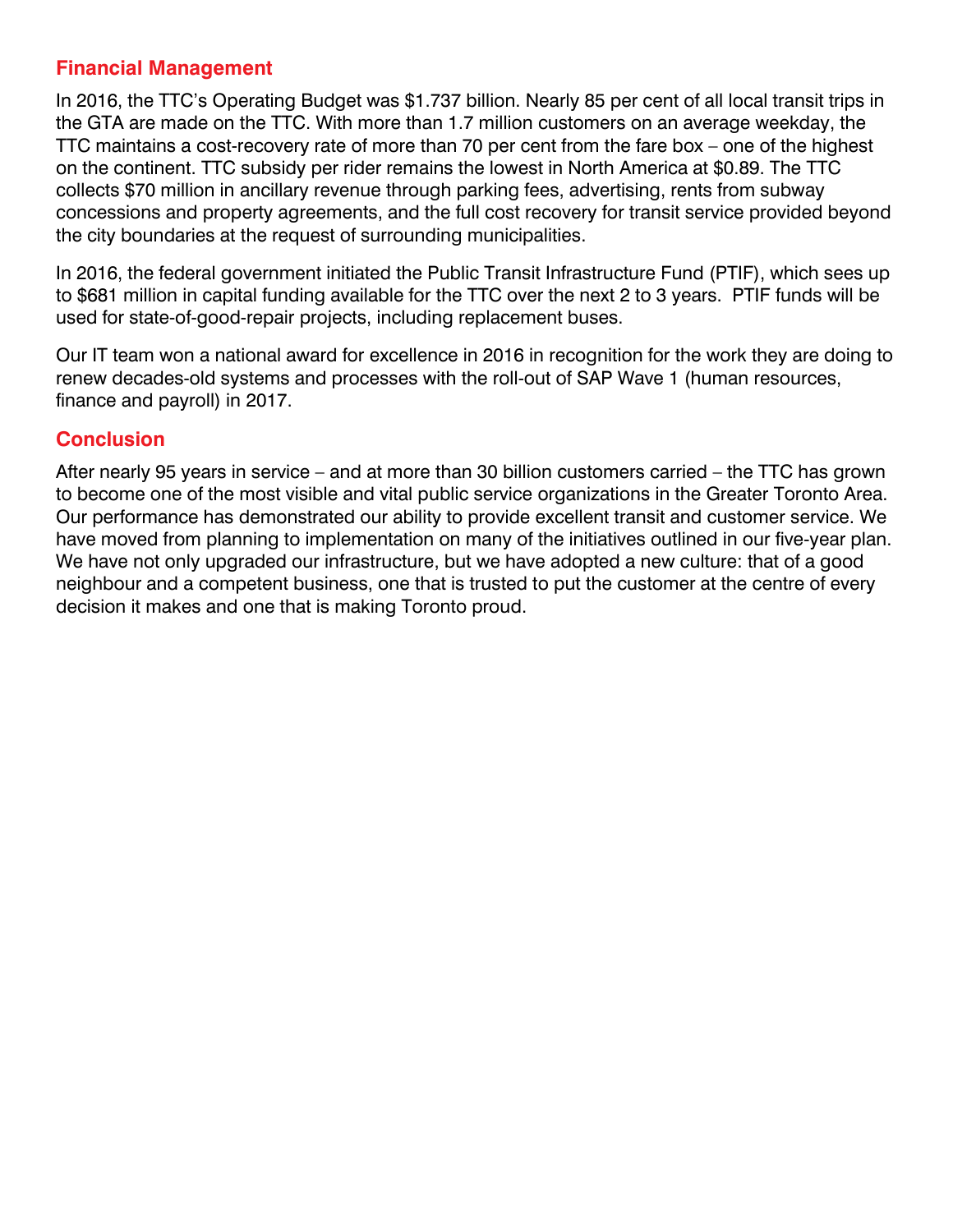#### **Fleet**

The TTC will take delivery of 204 low-floor, accessible streets by 2019 and 822 12-metre buses by 2019. The bus fleet is currently undergoing a refreshed paint scheme to create a stronger, more modern livery design.



### **Union Station/Leslie Barns**

Over-crowding was reduced and passenger circulation improved by building a second platform at Union Station. We opened Leslie Barns, a \$500M state-of-the-art streetcar facility.



### **PRESTO**

The roll-out of the PRESTO fare payment system continues. PRESTO is now available on all TTC vehicles and at least one entrance at every subway station.

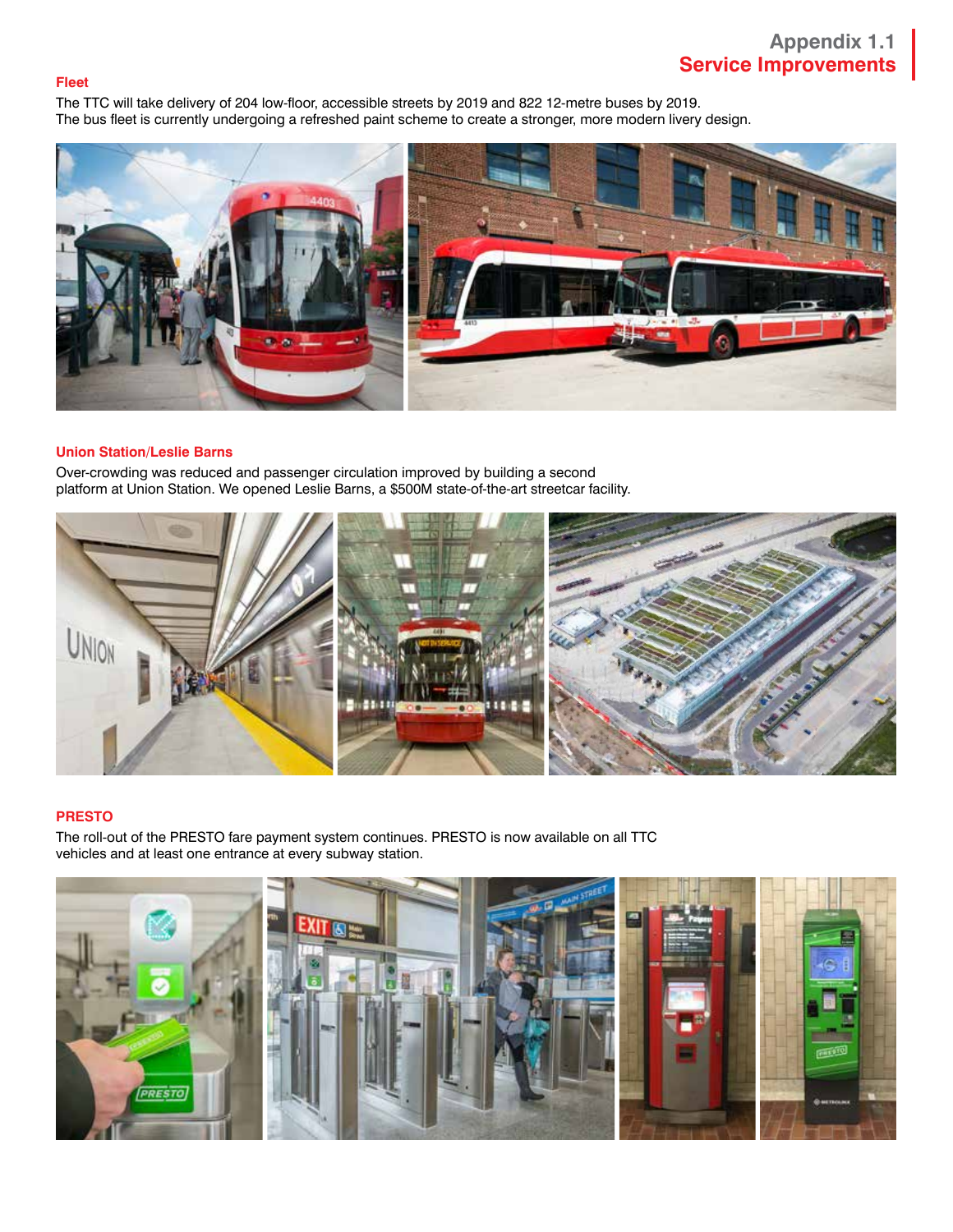## **Appendix 1.2 Service Improvements**

#### **Meet the Managers/Forum on Accessible Transit/Customer Town Hall**

These events allow customers to interact with and provide feedback to TTC senior management.



#### **Marketing**

The TTC brand underwent a revitalization in 2016 moving the brand from one of a mere function of the city to what it really is: a critical part of Torontonian's everyday lives.





**Subway – number of delay incidents Customer Satisfaction score**